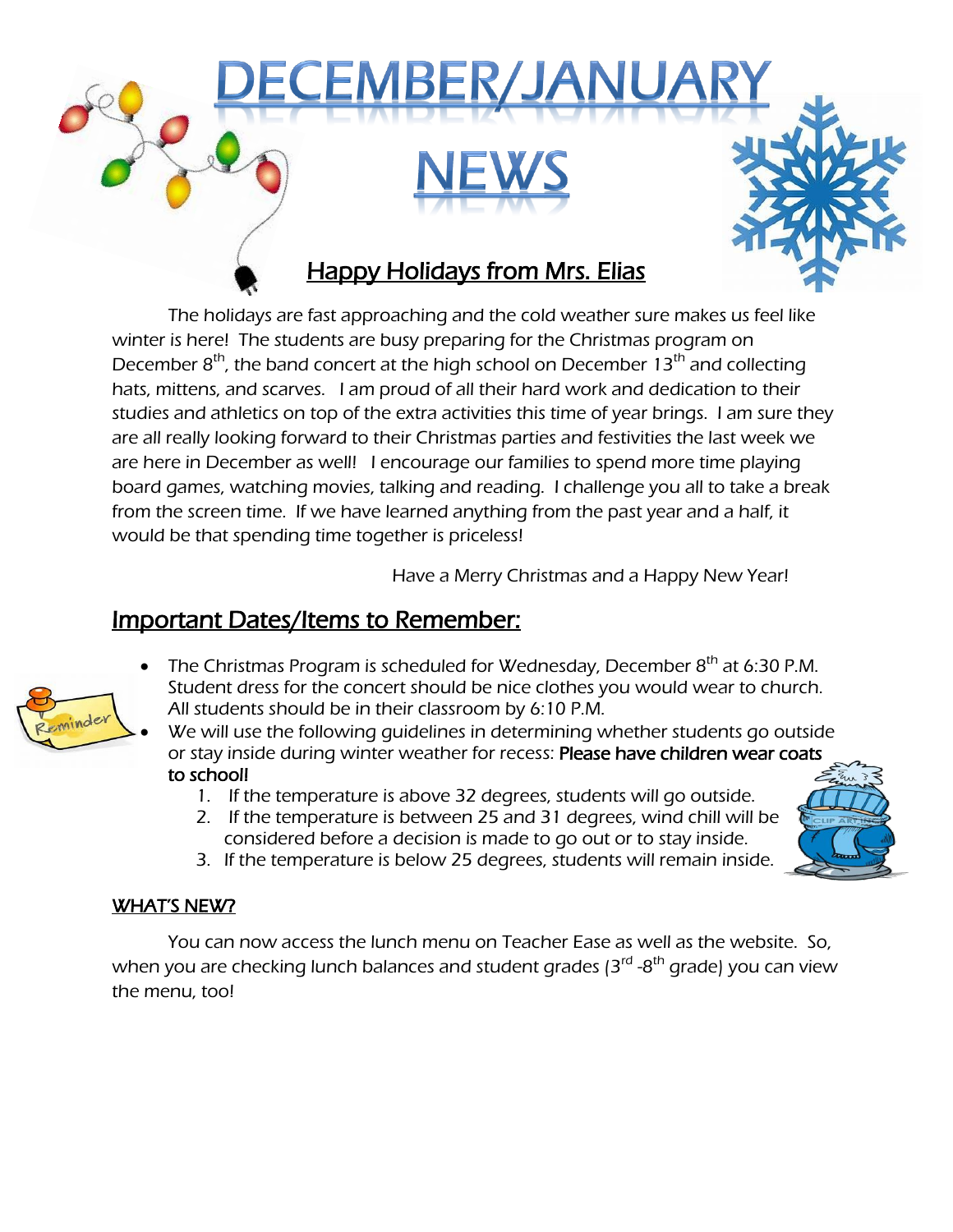# December Music News



#### Hello!

The Christmas concert is right around the corner! The concert will be Wednesday, December  $8<sup>th</sup>$  at 6:30 P.M. Students should report to their classrooms by 6:10 P.M. If the students arrive earlier than 6:10 then they must wait with their parents in the gymnasium. Masks are required for all. Students are asked to dress nicely for the concert. Please no jeans or hats. We are looking forward to singing for you. Can't wait to see everyone at the concert!

Musically, Mrs. Pfizenmaier



### News from the Resource Room

Happy December! As the days grow shorter of sunlight, students are still radiating sunshine within my classroom. I am so proud of all of my students for persevering through learning new skills that can be challenging with a positive attitude. Students in my classroom are working on sounding out unfamiliar words using digraphs, blends, and consonant/vowel patterns. Some students are working on creating a story about their favorite animals by using facts and opinions and applying writing strategies they have been learning. Our latest novel of Magic Tree House Stallion by Starlight was just completed and I loved being able to see students apply comprehension strategies throughout the story and during end assessments. To see the light bulb turn on and shine when a student is able to apply a skill they learned is truly incredible and is my favorite part of teaching. I am looking forward to all of the winter themed fun activities students will complete with me this month. I hope everyone has a wonderful holiday season and takes time to have fun engaging in winter activities and relax with loved ones.

Miss Lykken

### News from Coach McKinney

 The 2021-22 school year is flying by! The Thanksgiving break was much needed for everyone! We are quickly approaching Christmas break...and we all are looking forward to that. Hope everyone has a great holiday season.

In  $8<sup>th</sup>$  grade Health, we are continuing with our nutrition chapter. The students will take part in a food log project. This project will make us aware of the food we consume on a daily basis. We are looking forward to it.

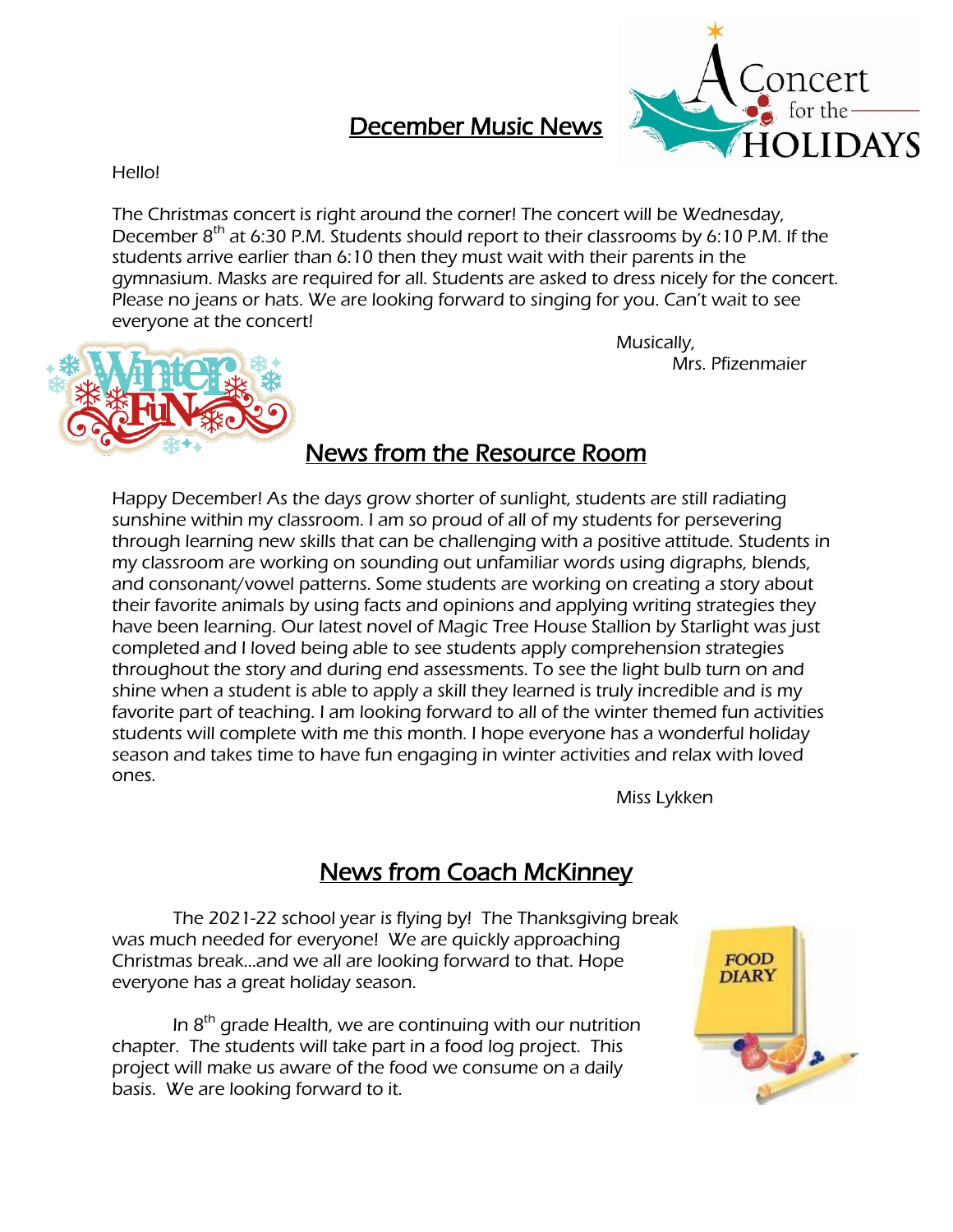

 In PE, we are excited to have the Skatetime program here. The younger ones are learning what it's like to be on skates and the older ones are continuing to get better and enjoying games on skates.

 The boys basketball and cheerleading seasons are off to a great start. The kids are learning and getting better every day. They will finish with the conference tournament in December so be looking for information for that. Stay safe everyone and

> GO LIONS!! Mr. McKinney

### Kindergarten News

We completed our Clifford unit. The students had fun taking Clifford home and doing some great activities with Clifford. Thank you to the parents who helped the students write in the journal and to make this unit a memorable one. It has been exciting to see so many students have fun with Clifford through the years!



Kindergarten will be working on color words in the months of December and



January. We will not only be recognizing our color words, we will be spelling them, too! We will be having a color words test…hopefully the students will pass with "flying colors"!  $\odot$  As these new concepts are introduced, I ask that the parents reinforce these skills at home. Also, please continue to work on the sight words, as well as reading all the little readers that are sent home through the weeks. It is so exciting that the students are beginning to recognize their sight words in other sources of reading, other than just in the reading curriculum! They are learning to sound out words, as well as starting to read sentences! Keep up the great reading, Kindergarten!

With Christmas quickly approaching, December will be a busy month for everyone! The Kindergarten class has some decorating to do! I will be setting up a small Christmas tree and ask that each student bring in a small, preferably nonbreakable ornament to help decorate the tree.

The students have been preparing some very fun songs for our Christmas Concert on Wednesday, December  $8<sup>th</sup>$ . We hope to see all families at the concert!

We look forward to our Christmas party on Thursday, December  $16<sup>th</sup>$ . Thank you to the parents who will be planning a fun party for us! We will be having a gift exchange this year – boys bring a  $\overline{\xi}$  10.00 gift for a boy and girls bring a  $\overline{\xi}$  10.00 gift for a girl. In addition, please label your child's gift "To Boy" or "To Girl", and with their name so we know who the gift is from. Please have gifts at school by Wednesday, December15<sup>th</sup>. If you have any questions, please feel free to contact me.

The Kindergarten class wishes everyone a very Merry Christmas and a Happy New Year!

Mrs. Dike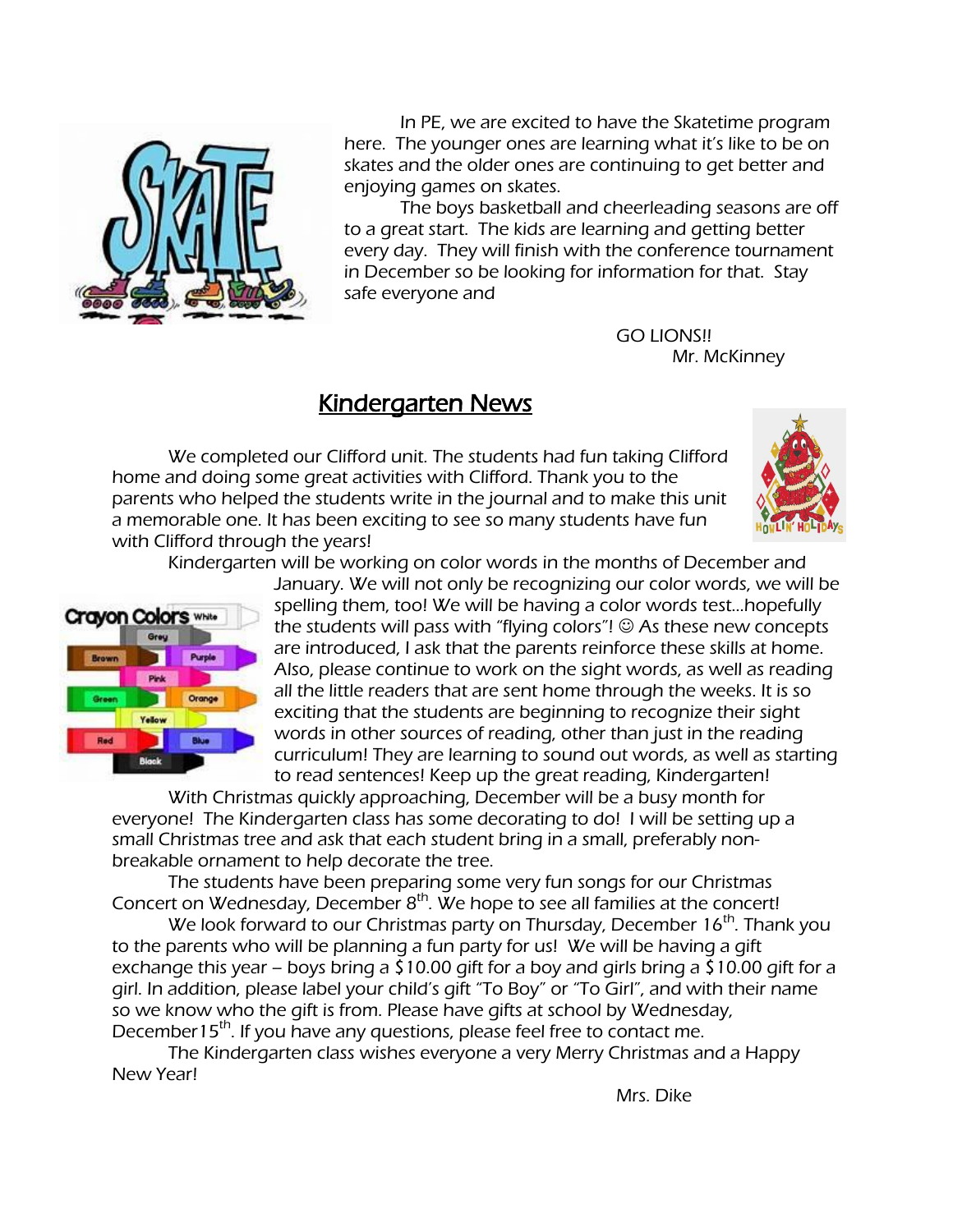

L.G.S. Families,

Christmas is a time of giving, sharing and celebration. Please help the  $1<sup>st</sup>$  Grade class complete our annual "act of kindness" project. Each year I choose a way to teach my students to pay it forward. This year our project will be collecting food for the Kendall County Food Pantry. If each family could donate one or two items we could fill quite a few bags!

We plan to organize, sort items and pack bags in class. I will deliver the bags to Kendall County Food Pantry the week of December 13<sup>th</sup>.

If you would rather not shop and feel comfortable sending in a cash donation I can purchase items for our bags. You can send money in an envelope marked "Food Pantry" I will purchase items needed. Thank you!

Items we could pack in the bags:

- Gently used coats
- Water bottles, juice boxes
- Canned items (soup, veggies, fruit, tuna, chicken, tomato sauce, peanut butter, jelly)
- Can openers
- Sugar, flour, cooking oils & spices, butter, ketchup, mustard
- Cereal, Rice, Mac and Cheese, Pasta, Pancake mix, Instant Potatoes
- Snack pack jello & pudding, fruit cups
- Baby food, diapers, pull ups, baby wipes
- Shampoo, conditioner, toothbrush, toothpaste, body wash, deodorant, shaving cream, body lotion, soap/liquid soap
- Laundry detergent, dish soap, Hand Sanitizer

 Please send donations to the 1<sup>st</sup> Grade classroom!

- All donations are due by Friday, Dec.  $10^{th}$ .
- First Grade class will organize and pack the bags in class on Tues. Dec. 14<sup>th</sup>.
- I will deliver our donations mid-week.

Thank you in advance for your help! Mrs. Jacobson and the  $1<sup>st</sup>$  Grade Class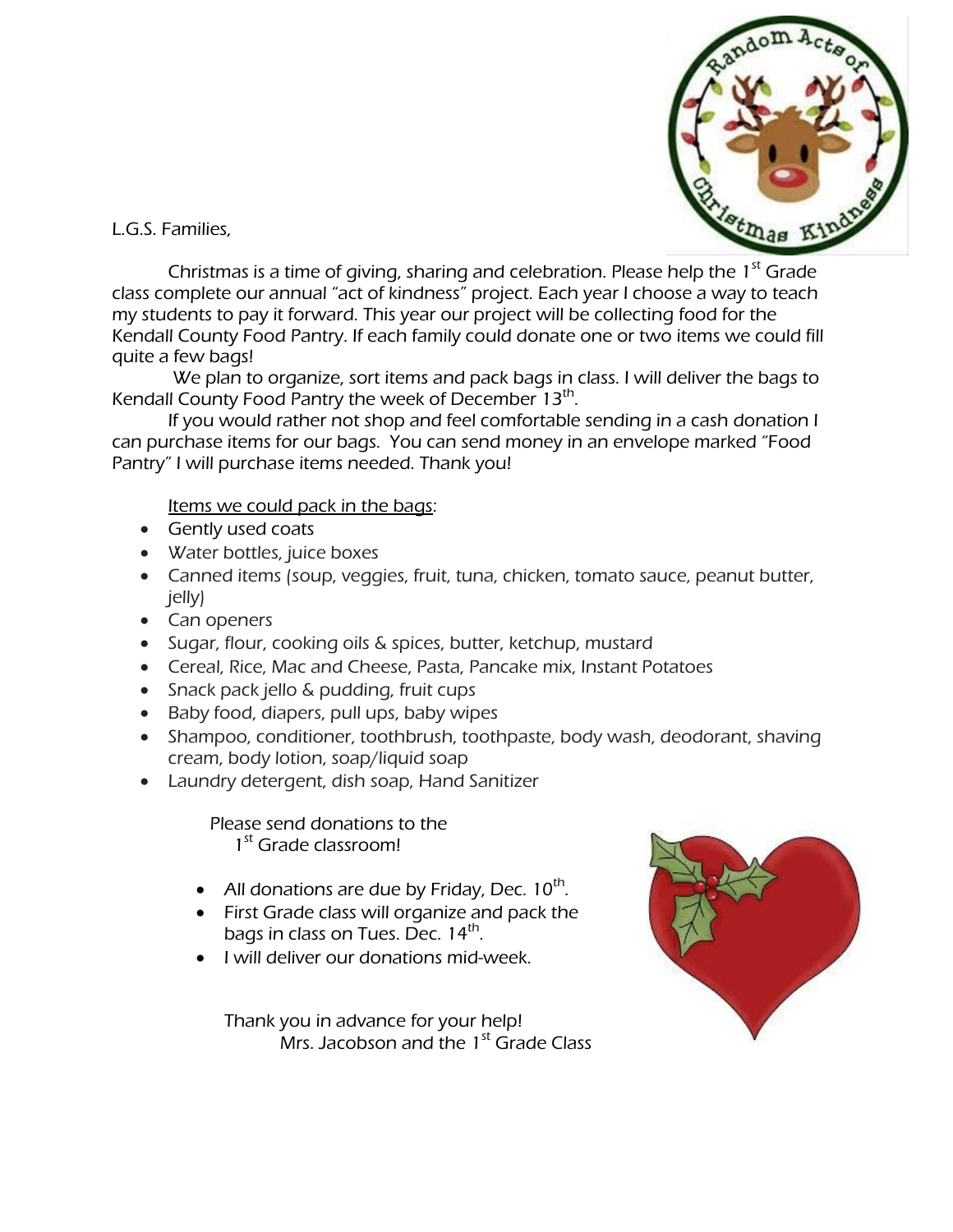

# News from 2<sup>nd</sup> Grade

Happy December from Second Grade!! November was a whirlwind of turkey facts, turkey drawings, and turkey dinners that we read and wrote about. Thanksgiving is my

favorite holiday, so I enjoyed reading to the students about this special time of the year. We also shared about what we are thankful for. I know I am thankful for LGS and our community. Our students and their families are such a blessing. Thank you for supporting your student and our school!

We recently started Unit 3 in Reading, and we are almost finished with our first reading book. This first half of the school year has been filled with so many fun stories that we have shared together in reading groups, with a partner, flashlight reading alone, and listening to on CD. Our confidence as readers is growing! Our math skills are also growing... to numbers up to 1,000. We have been adding and subtracting two-digit numbers and learning about place value as we prepare to add and subtract three-digit numbers. In Science, we are studying plants and animals. We have enjoyed researching the parts of a plant, learning where plants and animals live, and finding out how they get their food. Second grade is jam-packed with education, and we are working hard to squeeze it all in!

Mrs. Mathre

# 3<sup>rd</sup> Grade News



Hello 3rd Grade Families! I can't believe how fast the month has gone by! We did so much in November. One of my favorite activities was starting our ice cream math! Ice cream math is a way for students to get comfortable and fluent in their math facts. Three days a week, students take a quick, timed test of multiplication problems. Once they pass each level, they get to move on to the next level and add a scoop to their ice cream bowl. At the end of the year, we will have an ice cream party! There is so much to look forward to next month, and I can't wait to share it all with you!

In December, we have many fun activities planned. In math, we are continuing to work on multiplication and division! Third grade has been doing such an amazing job working on their math facts. In reading, we will also be

taking our second unit test soon. I am very excited for science this month because we will be planting seeds in the classroom. I know this will be tons of fun for everyone! We also have the Christmas party and our Christmas stations coming up.

Finally, our Christmas party will be held Thursday, December 16th. Mrs. Andersen and Mrs. Delaney will be attending. I know it will be so much fun! Thank you for your continued support, and I can't wait to see what December brings!

Miss Hennessy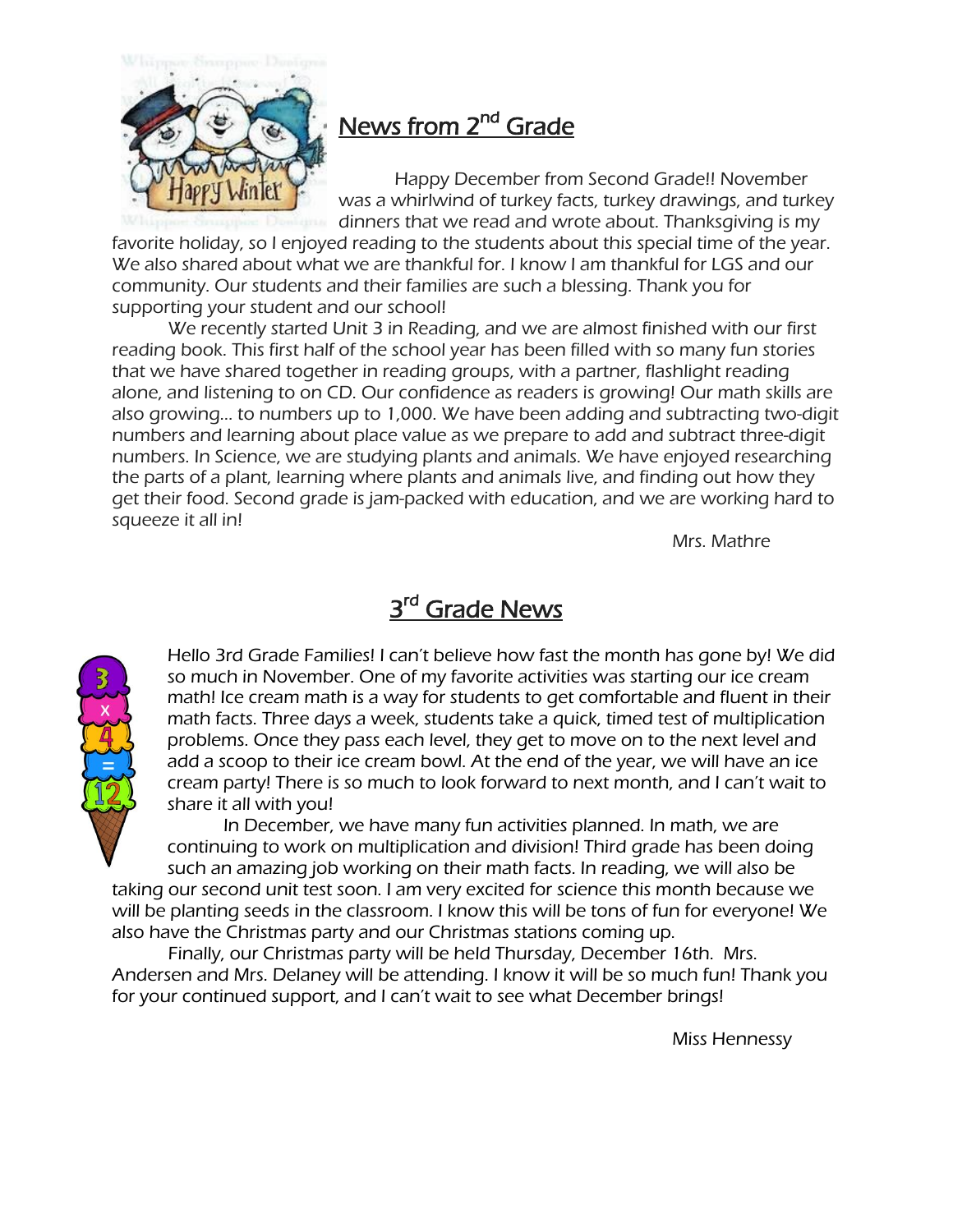# News from Fourth Grade



Hello Families, Happy December! I can't believe how fast this school year is going by! We have a lot of things to look forward to in December like our Christmas music concert and our Christmas party. Thank you to all the families who volunteered to help out with the party. We spent some time drawing self-portraits and coloring stockings to hang up in the hallway! We are finishing up our unit two in reading and are getting ready to take our unit two test. In math, we are working on

multiplication and perfecting our previously learned skills. I am looking forward to the fun month of December and all of the events that are happening!

Miss Vande Hei

# <u>Holiday Greetings from 5<sup>th</sup> Grade</u>

Hello LGS families! It is officially December, and the weather has gotten pretty chilly! We have been really busy in 5th grade the past month! We have been learning how to add and subtract decimals in math, how shadows are formed in science, and about the first explorers to discover new places around the world in social



studies. We are just finishing up our second reading unit, so we will be taking some time in December to focus on our writing skills! Our read aloud we are currently reading is, Ground Zero, by Alan Gratz. This book highlights the struggles many faced on the day of 9/11, as well as the struggles families in Afghanistan face while living in a time of war. Moving into December we have lots of fun activities planned, including making decimal snowmen, scavenger hunts, and much much more! Stay warm! :)

Miss Sztapka

### Christmas Greetings from Mrs. DeGraaf's Class

 I hope everyone had a wonderful Thanksgiving break, and we are all ready to finish this year strong!

In  $6<sup>th</sup>$  grade, we are starting a reading unit where we will study theme. We will be reading different stories and learning how authors use different techniques to teach lessons and morals. We will end our unit writing a story with a specific theme. In science, we are studying the atmosphere. In Geography, we will finish our unit on Central America. We are currently studying the history of different countries located south of our equator. Your student will memorize the different countries as well.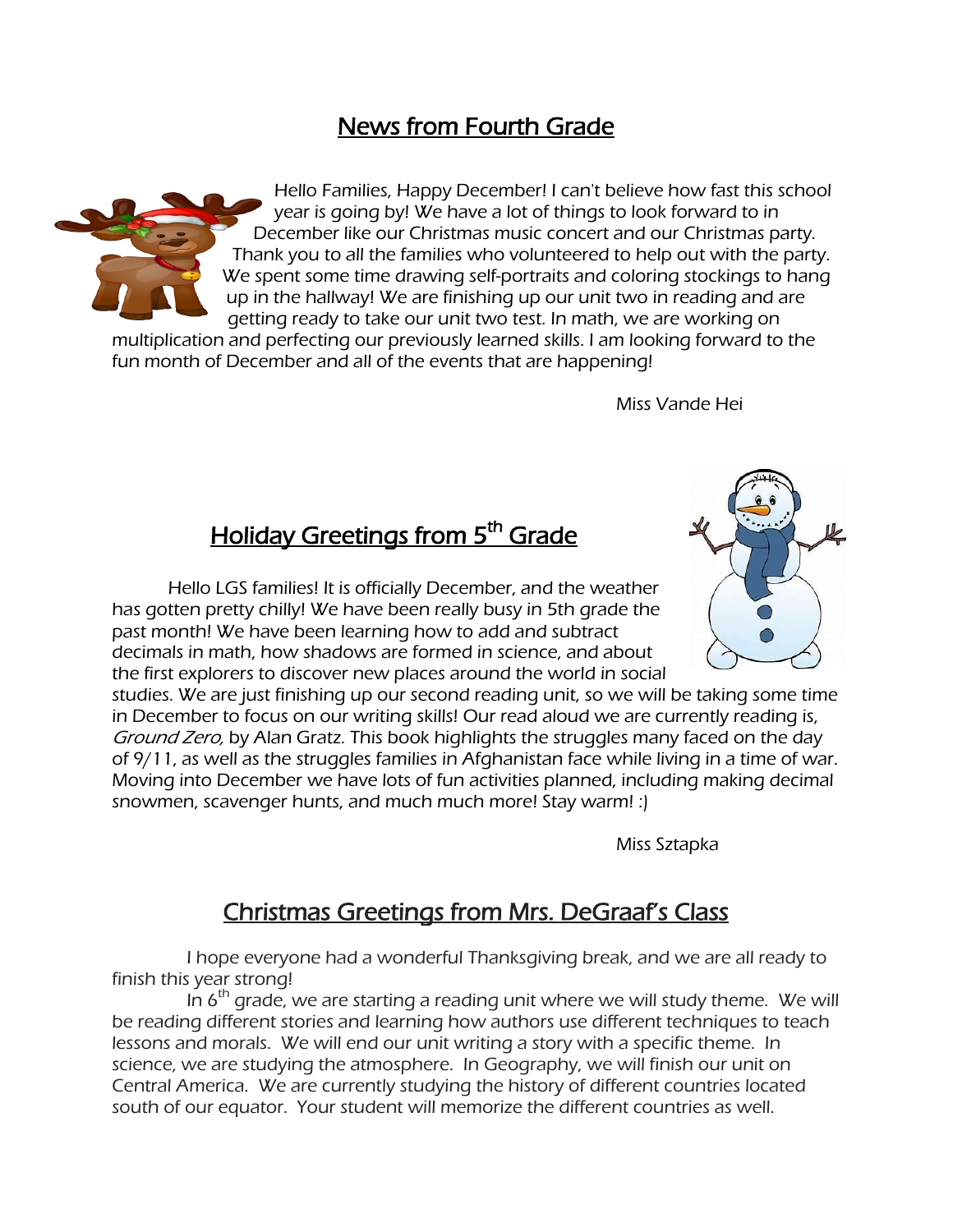In  $7<sup>th</sup>$  grade history, we just finished the American Revolution and will be diving into how our country formed post revolution. Specifically, we will study the Constitution and the Bill of Rights.

In  $8<sup>th</sup>$  grade, we are finishing up the Progressive Era. Students are learning about how some Presidents in that era shaped the laws. We are currently learning about how women and minorities changed voting laws. After we finish this chapter, we will be moving on to how America became a superpower. Definitely exciting!



We have a few dates you will want to put on your calendar: December 8<sup>th</sup>- Christmas Music Concert December 10<sup>th</sup>- Santa Shop and all school movie (Walk-a-thon prize) December 17<sup>th</sup>- Christmas Party for Junior High- \*\* gift exchange notes to come home soon.

December 17<sup>th</sup>- AR book/test due/ end of quarter

# News from Miss Zielske's Room

I can't believe November is over. I hope everyone enjoyed their Thanksgiving break!

 In English, all students have been improving their ability to punctuate complex sentences correctly and use a variety of different sentence lengths in their writing. Seventh and eighth grade even learned how to write a compound-complex sentence. Sixth graders started their Genius Hour projects, which involve researching a topic of their choice. They will typically work on these



projects once a week in class. In December and January, each grade will be alternating Shurley English units with argument writing units. Students will learn how to develop claims, evidence, and explanation of the evidence without using feelings or emotions toward the subject. Seventh and eighth graders will dive a little deeper and learn about counterarguments and rebuttal. We will be doing several class activities that focus on different types of argument writing that include having to read articles and gathering information before a claim can be made.

 Students in seventh and eighth grade are continuing to use different reading strategies in their stories. In December, seventh grade will be reading a Chicago Bears-inspired play called *Brian's Song* and comparing it to the movie version. Eighth grade will be taking a break from their reading textbooks to do a novel study of A Christmas Carol by Charles Dickens. They enjoyed their miniresearch project on Victorian England topics to help give us background on the novel. The next AR book is due by December 17<sup>th</sup>. You can continue to order books from book order on the Scholastic website. My classroom code is L7RLL. If you order online, I am guaranteed free shipping, and the books are a little cheaper.

Hope you all have a wonderful Christmas season!

Happy Holidays, Miss Zielske